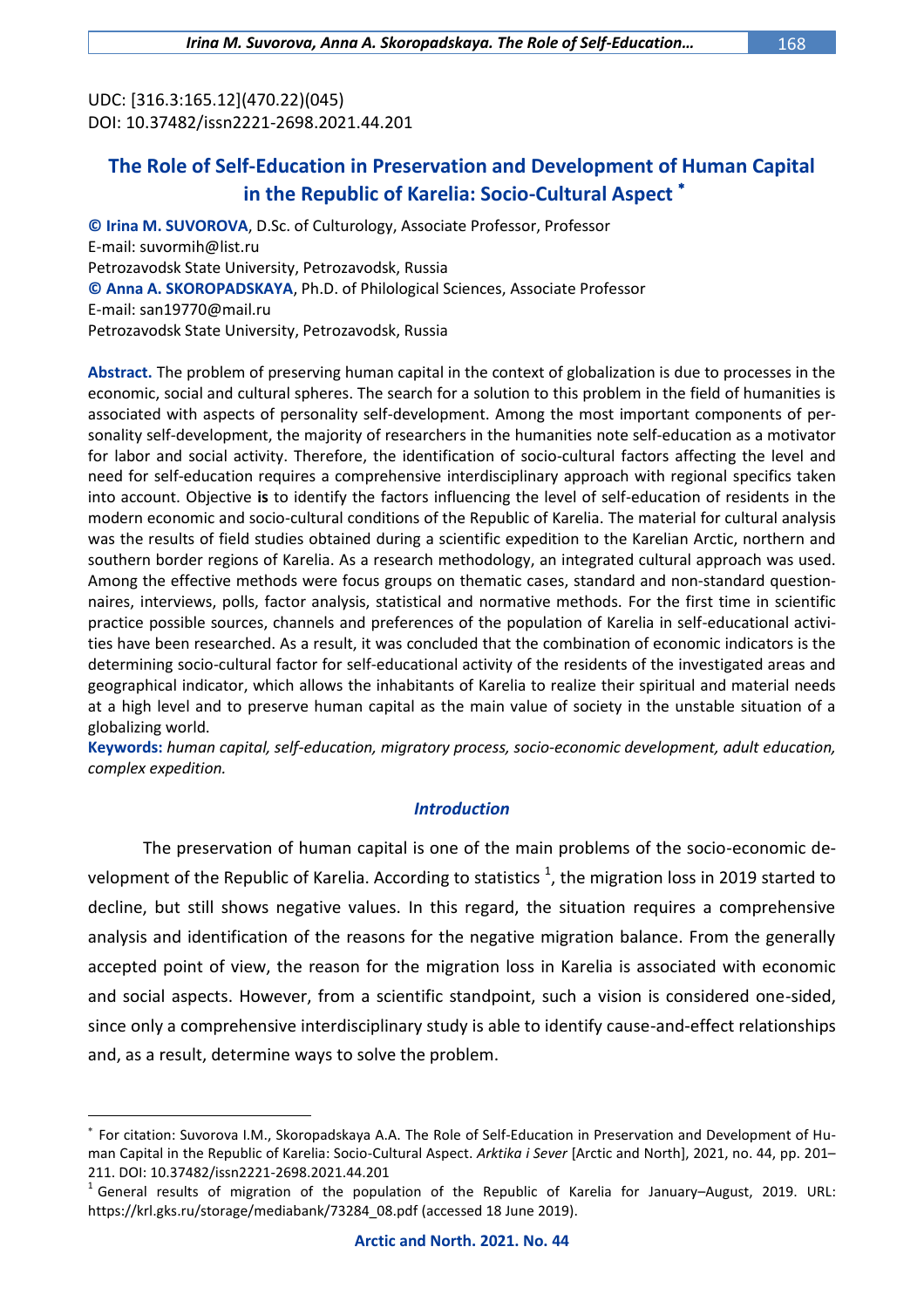The concept of human capital, rooted in science of the 20th century thanks to T. Schultz, G. Becker, L. Turov, J. Kendrick and others, has a multifactor structure. The positivist approach is used by economists [1, Gvozdeva M.A., Kazakova M.V., Kiblitskaya T.R., p. 46] and is a convenient tool for scientific analytics [2, Buranshina N.A.]. However, "the solution to the problem in the form of identifying methods for preserving human capital is largely associated with intangible culture, which is diverse, spontaneous, local and requires a special approach" [3, Smirnov A.K., p. 19].

Similar practice is carried out by scientists of different directions: I.A. Krutiy and O.V. Krasina in the field of sociology [4, p. 127–130], Ya.M. Roshchina [5], J.B. Avey, F. Luthans, S.M. Jensen [6, p. 678], F. Luthans, J.B. Avey, J.L. Patera [7] in economic psychology, A.J. Elliot and M.V. Covington [8], I.N. Semenov <sup>2</sup>, A.L. Zhuravlev, D.V. Ushakov in psychology, A.I. Yuriev, A.V. Selezneva, E.P. Dobrynina, I.S. Burikova <sup>3</sup> in political psychology. But since the concept of human capital is multifactorial [9, Korchagin Yu.A., p. 61], its study should be not only interdisciplinary, but also complex.

An important aspect is the understanding of human capital as a volume of investments in education and self-education [10, Armstrong M.], education, health care [11, Vidal-Salazar M., Hurtardo-Torres N., Mathias-Reche F.], security [12, Zacharatos A., Barling J., Iverson R.D.], vocational guidance, culture, as well as consumer needs of the population.

Regional problems of preserving human capital are actively studied in modern Russian science [13, Grachev S., Donichev O., Malkova T., p. 68]. Meanwhile, Karelia has only once become an object of socio-cultural scientific research [14, Pivoev V.M. et al.].

In the modern world, self-education is given priority. "The key to professional success is not knowledge acquired once in a lifetime. The ability of people to find their way through a vast field of information, the ability to find solutions independently and to implement them successfully comes to the forefront"  $^4$ .

The essence of self-education is reduced to the possible self-realization of a person in different areas, taking into account his individual characteristics and abilities. In modern information society, a free and wide selection of interactive courses, projects and self-education programs can satisfy any cognitive interests of both professional and non-professional orientation.

The cognitive subject of self-education forms all these skills and abilities in the process and under the influence of the socio-cultural situation to which a person belongs.

The analysis of real socio-cultural situation allows us to identify the main factor that determines the demand for self-educational activities of our contemporaries.

<sup>&</sup>lt;sup>2</sup> Semenov I.N. Ekonomicheskoe povedenie cheloveka kak kapitala i razvitie ego refleksivno-tvorcheskogo potentsiala v polikul'turnom biznes-obrazovanii [Economic behavior of a person as capital and the development of his reflective and creative potential in multicultural business education], 2019. URL: http://fs.nashaucheba.ru/docs/45/index-2576108.html (accessed 18 August 2019).

<sup>&</sup>lt;sup>3</sup> Burikova I., Konovalova M., Pushkina M., Yuryev A. Opyt psikhologicheskogo izmereniya chelovecheskogo kapitala [Experience of psychological measurement of human capital]. URL: https://gtmarket.ru/laboratory/expertize/3251 (accessed 22 August 2019).

<sup>&</sup>lt;sup>4</sup> Konovodova Yu.A. Samoobrazovanie — eto vazhneyshiy priznak kachestva obrazovateľnogo protsessa [Selfeducation is the most important sign of the quality of the educational process]. URL: https://moluch.ru/conf/ped/archive/98/4555/ (accessed 22 August 2019).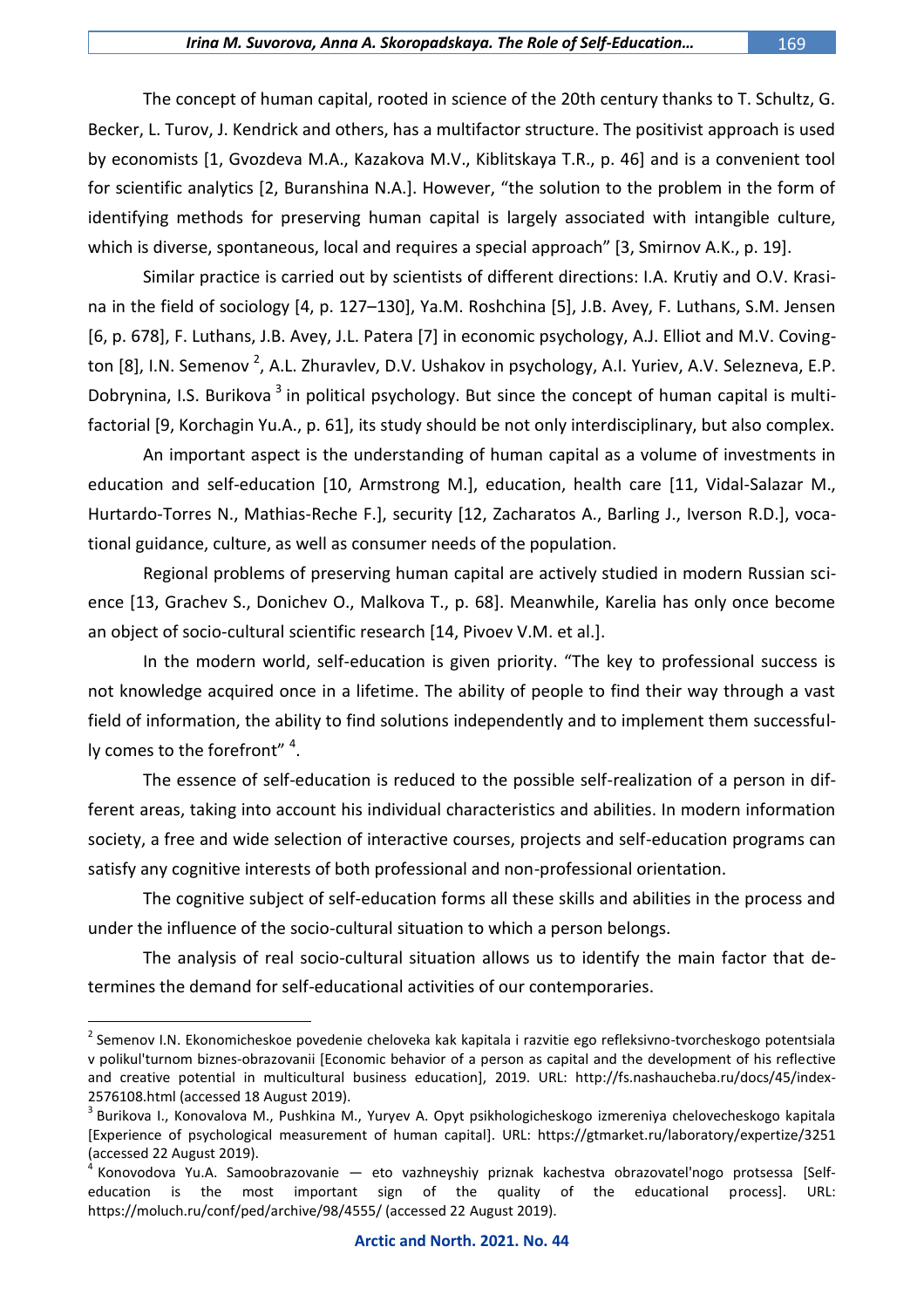The purpose of the work is to identify the factors influencing the level of self-education in modern economic and socio-cultural conditions. The analysis of factors influencing the selfeducation of the inhabitants of the Ladoga region, the Karelian Arctic and the inhabitants of the northern borderlands is among the tasks.

The theoretical significance of the study lies in the possibility of identifying the leading factors of the modern socio-cultural situation, influencing the level and need for self-education of inhabitants of the region, using an interdisciplinary humanitarian approach. The practical significance of the study lies in the possibility of approbation of various humanitarian methods, including self-education questionnaires.

### *Materials and methods*

The article presents the results of a comprehensive research expedition "Ways of preserving human capital as an urgent problem of Karelia", conducted in 2019 in some regions of the Republic of Karelia.

The empirical data were obtained by applying an integrated methodology of cultural research, sociology, economics, history, linguistics, psychology and axiology. The following methods were used when working with the adult population of the Karelian Arctic (Kemskiy and Lokhskiy districts), the northern outskirts (Kostomuksha urban district) and the Karelian Priladozhie (Sortavalskiy, Lakhdenpohskiy and Pitkyaranta districts):

- focus groups on thematic cases (history and sociological research),
- standard and non-standard questionnaires (sociological, psychological and economic research);
- description and interpretation of ideas, reactions and assessments of a person on a problematic topic (linguistics and psychological research);
- interviews (historical and sociological research);
- surveys (sociological and economic research);

 $\overline{a}$ 

• factor analysis, statistical and normative methods (economic research).

In the course of processing the obtained empirical data, it turned out to be possible to verify the proposed hypothesis about the main factor that determines the level of self-education of the inhabitants of the republic.

### *Results*

Opportunities for self-education are undoubtedly greatest in cities. The larger the city is, the more opportunities it has. So, the capital of Karelia, the city of Petrozavodsk, has concentrated most of the offers on the market of Karelian educational services. According to the Internet portal Kareljob.ru<sup>5</sup>, there are 27 adult education centres and educational institutions, all of them are lo-

<sup>&</sup>lt;sup>5</sup> Kareljob.ru: Internet portal. Courses for adults. URL: [https://www.kareljob.ru/education/index.php?id\\_rub=1](https://www.kareljob.ru/education/index.php?id_rub=1) (accessed 22 February 2020).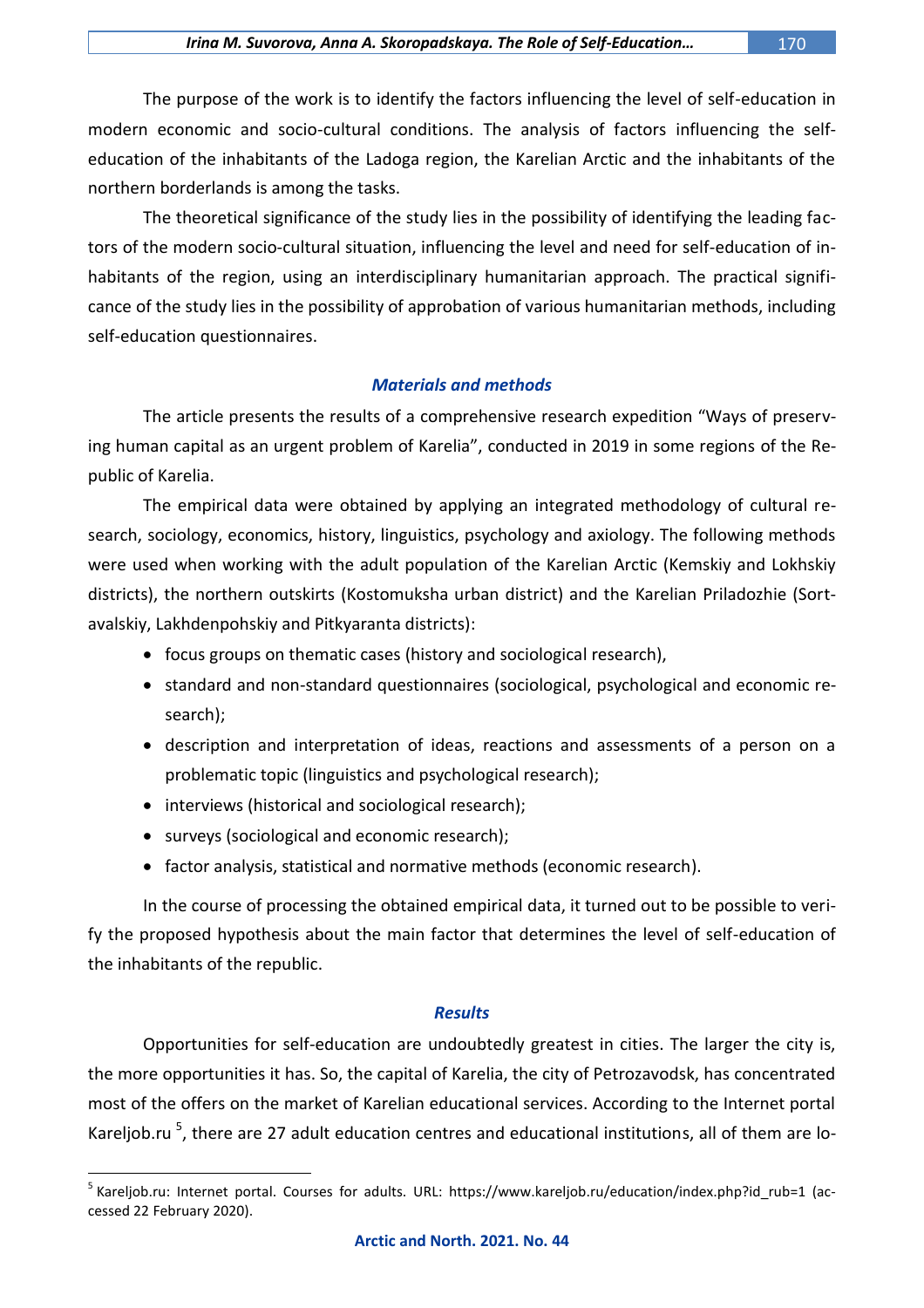cated in Petrozavodsk. The vast majority of further education offers are in professional fields: accounting, computer skills, IT training, management. Foreign language courses (mainly English and Finnish) are always popular. It is noteworthy that all these offers are of a commercial and practical nature, being a kind of advanced training or professional retraining courses.

However, there are non-commercial offers, represented primarily by non-profit public organisations and state budgetary institutions (museums, libraries, cultural centres) that conduct various educational activities and general culture courses.

It should be noted that according to Kareliastat <sup>6</sup>, in 2019, the educational and cultural systems occupy the third place (after transport and communication services and housing and communal services) in the structure of paid services to the population, amounting to 8.6%. One of the conclusions that can be drawn from the statistics is that the solvent part of the population is ready to invest in education.

Petrozavodsk State University occupies a special place in the market of educational services in Karelia. In 2017, it became the pivotal university of the region and undertook a number of commitments, the most important of which was the preparation of the socio-economic strategy of the region <sup>7</sup>. The development strategy is aimed not only at the introduction of new technologies in all areas of development (Internet, agro-industrial complex, tourist cluster, mechanical engineering, high medical technologies, etc.), but also at the development of human potential in both professional and general cultural aspects. The university contributes to the implementation of projects promoting science and introducing global and traditional culture. The target audience of the projects is primarily schoolchildren who are potential applicants. However, there are a number of educational projects for adults, two examples of which are given below.

Since 2010, the social service "Open University" has been a part of Petrozavodsk University. For more than 10 years of its existence, about 30 courses have been developed and implemented, many of them continue for years. The topics are diverse: world and local history, world and traditional culture, psychology, medicine, plant growing, computer literacy, and so on. Lecturers and teachers of the courses are leading scientists of Petrozavodsk University and the Academy of Sciences. The example of the Open University is interesting, first of all, for its elderly audience. So, according to a survey conducted in 2016  $^8$ , the percentage of students is as follows: under 25 years old  $-6.3$ %, 25-40 years old  $-14.9$ %, 40-55 years old  $-23.1$ %, over 55 years old  $-53.5$ %. As for the social status of students, it is estimated at 41% of non-working people, 24% of working

 $^6$  Respublika Kareliya v tsifrakh'2019: kratkiy statisticheskiy sbornik [The Republic of Karelia in figures'2019: a short statistical collection]. Petrozavodsk: Kareliastat, 2019. 65 p. URL: [https://krl.gks.ru/storage/mediabank/02471\(1\).pdf](https://krl.gks.ru/storage/mediabank/02471(1).pdf) (accessed 22 February 2020).

<sup>7</sup> Opornyy vuz: 10 plyusov [Flagship university: 10 pluses]. Informatsionnoe agentstvo «Respublika» [nformation Agency "Respublika"], 2017. URL[: http://rk.karelia.ru/social/opornyj-vuz-10-plyusov/](http://rk.karelia.ru/social/opornyj-vuz-10-plyusov/) (accessed 22 February 2020).

 $^8$ Babakova T.A., Levina O.R. Otkrytyy universitet kak fenomen obrazovaniya vzroslykh [The open university as a phenomenon of adult education]. Nepreryvnoe obrazovanie: XXI vek, 2016, no. 2 (14), p. 26–38. URL: https://cyberleninka.ru/article/n/otkrytyy-universitet-kak-fenomen-obrazovaniya-vzroslyh (accessed 28 February 2020).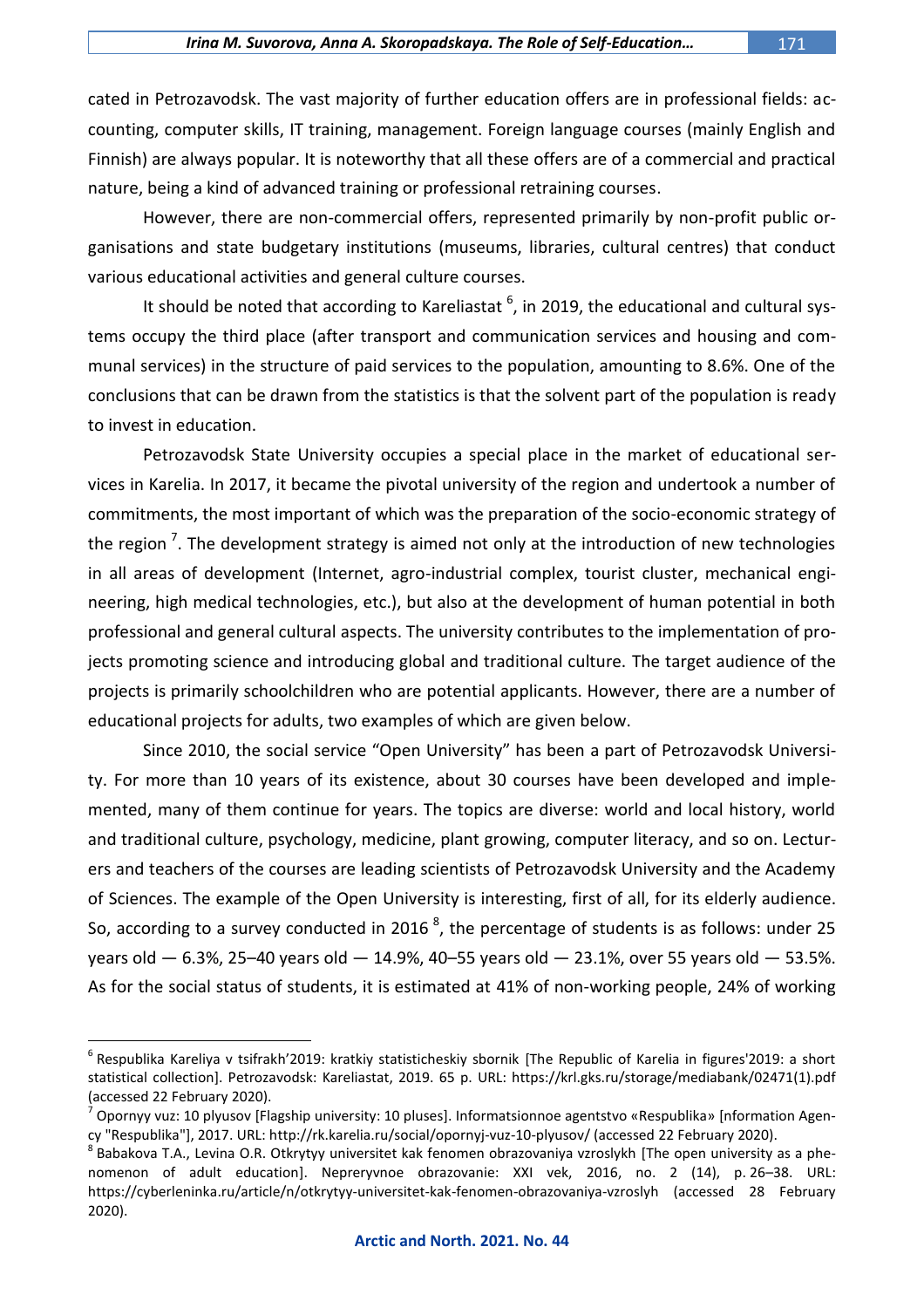pensioners, 28.6% of working adults, 6.4% of students. It is noteworthy that 44.8% of the respondents were not previously associated with Petrozavodsk State University (that is, they did not study or work in it). This parameter indicates the attractiveness of the scientific and educational atmosphere of the university, which is open to everyone who wants to acquire knowledge. This is evidenced by the constantly growing audience of the Open University, which amounted to more than 3 thousand people in 2019.

Another unique example of creating scientific and cultural space is the Humanitarian Innovation Park, which began functioning at the end of 2018. The system of innovation parks declared in the program of the supporting university <sup>9</sup> included not only IT and engineering areas, tested by many universities, but also humanities. Thus, for the first time in Russia, the Humanitarian Innovation Park (HIP) was created, which unites scientists from different humanitarian fields: historians, philosophers, philologists, cultural scientists, sociologists, political scientists, lawyers and economists. The purpose of the association is to identify metasubject connections in the humanities and conduct complex scientific research in the humanitarian sphere of the Republic of Karelia. The park also has a scientific and educational function. Spatially, the HIP has been embodied in several sites where scientific, educational and awareness-raising projects are being implemented. In 2019, number of these projects totalled 14 and attracted several hundred participants of different age categories (schoolchildren, students, scientists, adult volunteers). The thematic projects of the HIP relate to the basics of genealogy (building a family tree, searching for ancestors, working with archives), studying foreign languages (Greek or Swedish), philosophy and culturology (the essence of philosophical knowledge and its application in all types of human activity) , local history (study of the intangible culture of the Russian North, work with field research data, work with archives). The most ambitious educational project "Karelia to the present day", implemented jointly with the State TV and Radio Company "Karelia", was embodied in a series of TV programs dedicated to the history, culture and nature of the republic. TV shows are broadcast on the federal channel (Russia24) in prime time and have good ratings  $^{10}$ . The interest of the public can be explained by the need of Karelians to learn more about their region from scientists, which, in turn, can be called an element of self-education.

As noted above, the functions of the HIP include scientific research. Their practical implementation was a complex research expedition "Ways of preserving human capital as a topical problem in Karelia". One of the objects of research was the socio-cultural situation and its influence on the self-education of the inhabitants of the republic. The study was carried out in three territorial areas; a total of 661 respondents took part in it. The analysis of the socio-cultural situation in the studied territories was carried out taking into account geographical, demographic, economic, historical and cultural factors.

<sup>9</sup> Development program of the flagship Petrozavodsk State University for 2017–2021. URL: <https://petrsu.ru/docs/counter/6328> (accessed 18 August 2019).

<sup>&</sup>lt;sup>10</sup> Karelia to the present day. URL:<http://tv-karelia.ru/category/karelia-do-nashih-dney/> (accessed 25 February 2020).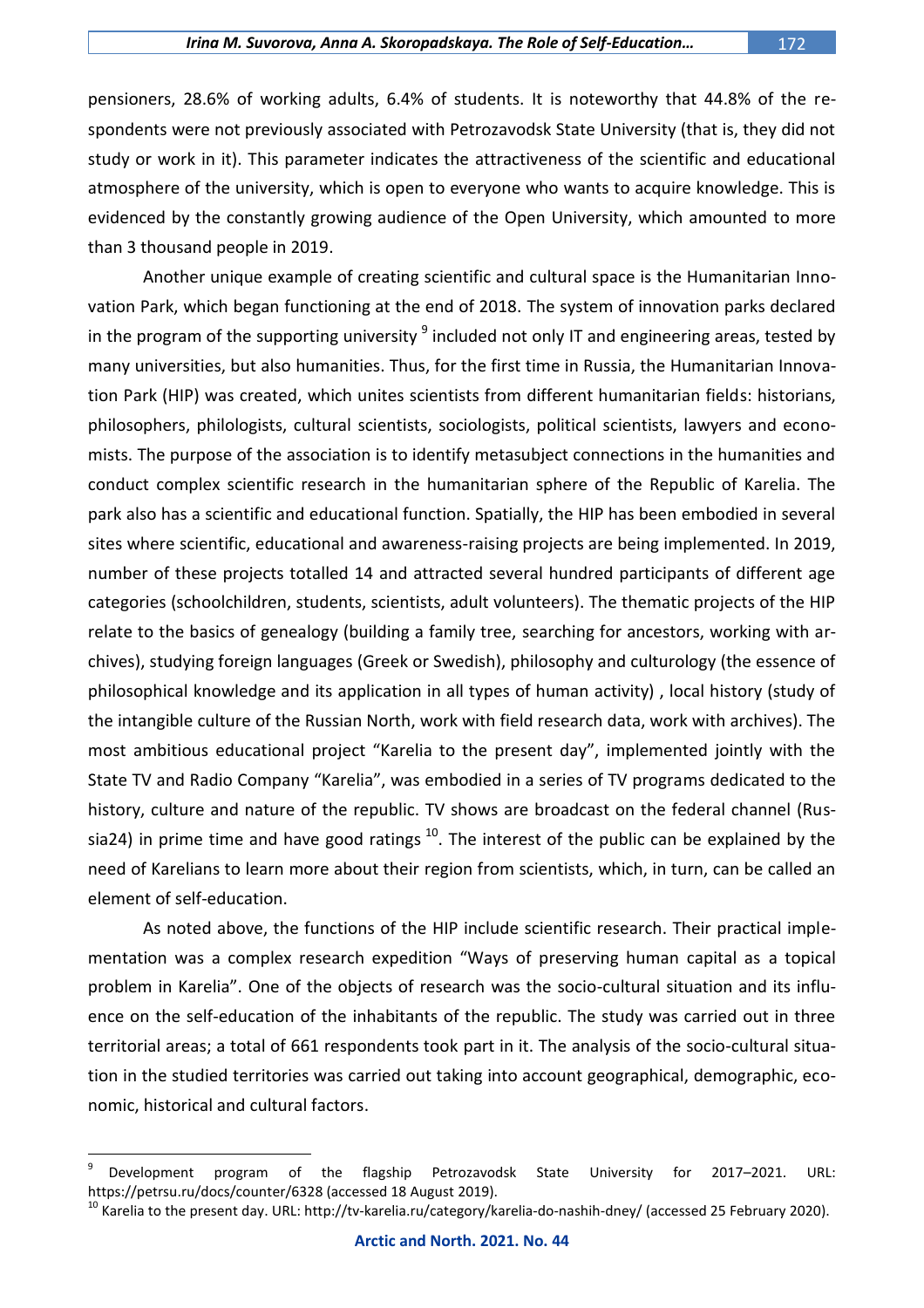### *Geographic factor*

The geographical position of Karelia is unique. Firstly, the republic has the longest border in the Russian Federation with the European Union (Finland), and, secondly, it is located in relative proximity to the federal centers: first of all, Moscow and St. Petersburg. Both of these factors are especially relevant for the Ladoga area. In addition, this area is the closest to the capital of Karelia, Petrozavodsk city (220 km). The northern regions are the farthest from St. Petersburg and Petrozavodsk, but at the same time, the western regions (Kostomuksha, Loukhi) border Finland.

#### *Economic factor*

The territories under study differ in terms of their production development, economic activity and level of wages. The latest figure for 2019 is: 37.810 rubles in the Sortavala municipal district, 36.567 rubles in the Pitkyaranta municipal district and 52.641 rubles in the Kemskiy municipal district.

#### *Demographic factor*

The demographic factor is to some extent related to the geographic one, since the proximity of the Ladoga area to St. Petersburg affects the outflow of the population due to labor migration. The statistical data for 5 years (as of January 2019), collected from the local authorities during the expedition, are as follows: Sortavala district  $-$  30914 residents (1286 people left), Pitkyaranta municipal district — 17390 residents (1498 people left). Positive dynamics is observed in the Kostomuksha urban district: a total of 29871 residents, of whom 295 have moved.

#### *Historical and cultural factor*

 $\overline{a}$ 

All district centres have numerous objects of cultural heritage, reflecting the centuries-old history of coexistence of Karelians, Finns, Russians and Sami. With the total number of such objects (1023), the largest number of them is located in the Sortavala region (548)  $^{11}$ . The uneven distribution of cultural objects is combined with their typical diversity. Thus, in Ladoga and Kemskiy districts, the main sights, attracting a large flow of tourists (Valaam and Solovetskiy monastery), are of historical and cultural nature and reflect the milestones of Russian history. Meanwhile, the lack of ancient historical monuments in Kostomuksha is compensated by popularization of the ethno-cultural heritage of Karelians and Finns (Karelian language, Karelian-Finnish epic, traditional crafts) and Kostomuksha itself (the youngest city of Karelia, 41 years old), which is an example of urban architecture, created according to the advanced Finnish technologies.

It is important to note that social and cultural institutions (museums, libraries, cultural centers, etc.) are active in all areas studied. Their activities are aimed not only at preserving historical memory, but also at stimulating the cognitive needs of the population. In total, 450 cultural insti-

<sup>&</sup>lt;sup>11</sup> Statistical information on the location of cultural heritage sites of the Republic of Karelia. URL: http://monuments.karelia.ru/ob-ekty-kul-turnogo-nasledija/statisticheskie-svedenija-po-dislokacii-ob-ektov-kulturnogo-nasledija-respubliki-karelija/ (accessed 18 June 2019).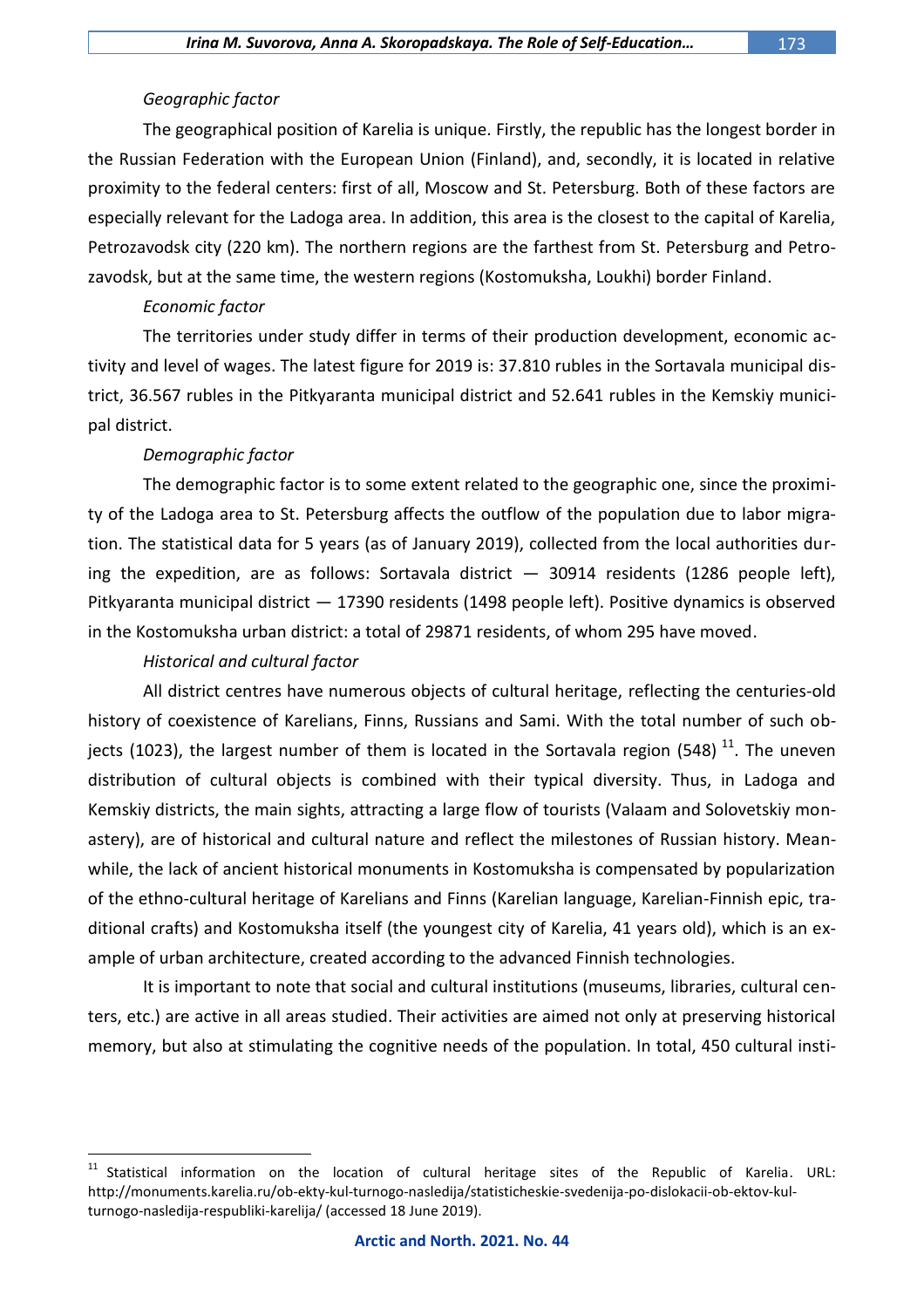tutions operate on the territory of Karelia <sup>12</sup>, and about 4 thousand people work there. The optimal functioning of these institutions is ensured by the State Program of the Republic of Karelia "Development of Culture", which takes into account one of the priority tasks of state policy on the preservation of historical and cultural heritage and its use for upbringing and education  $^{13}$ .

It can be assumed that the main condition for self-education is a developed cultural infrastructure. This assumption was tested during a research expedition by interviewing residents of all these areas, working in the public sector, industry, management and agriculture. As a possible option, a questionnaire on self-education of adults was proposed, developed by the Department of Personal Psychology, St. Petersburg State University. The survey had 3 questions about biographical facts and 17 questions about the respondents' activities in various forms of self-education: reading various kinds of literature, visiting libraries and lecture halls, watching popular science and documentary films, visiting exhibitions and museums, participating in cultural events of local centers, professional development, watching theatrical performances and concerts, participating in amateur performances, attending online courses.

In accordance with the instructions, points were awarded for each answer, then the points were summed up, and the total score was calculated. The higher the score was, the more participants were expected to be involved in self-education and self-development activities. Further, the results of the questionnaire were subjected to statistical processing, on the basis of which a level grading of marks was applied. A high level of self-educational activity  $-$  from 17 to 23 points  $$ indicated that person was actively involved in self-educational activity and was largely involved in the process of self-development. The average level — from 11 to 16 points — indicated that person's involvement in the process of self-development and self-education is at the average level necessary for the implementation of the process. The low level of this activity — below 10 points — indicates a low degree of involvement in the process of self-development.

The survey involved 661 respondents aged 18 to 72 years, 70% of whom were women, 30% — men. Of the respondents, 72% in Kostomuksha, 67% in the Arctic, and 66% in Ladoga had higher education. A positive fact is 100% coverage of the surveyed respondents with one or another form of self-education, which indicates such a trait as a constant striving for new knowledge, skills and abilities in completely different spheres of human activity.

According to the results of the questionnaire, it can be concluded that the largest number of adults with a high level of self-education is in Kostomuksha (19% of the total number of respondents), which is twice more than the number of respondents with a high level of selfeducation in the other two areas (9% in the Arctic and 10% in Ladoga area). If the relationship be-

<sup>&</sup>lt;sup>12</sup> Respublika Kareliya v tsifrakh'2019: kratkiy statisticheskiy sbornik [The Republic of Karelia in figures'2019: a short statistical collection]. Petrozavodsk: Kareliastat, 2019. 65 p. URL: [https://krl.gks.ru/storage/mediabank/02471\(1\).pdf](https://krl.gks.ru/storage/mediabank/02471(1).pdf) (accessed 22 February 2020).

<sup>&</sup>lt;sup>13</sup> Ob utverzhdenii gosudarstvennoy programmy Respubliki Kareliya «Razvitie kul'tury» [On the approval of the state program of the Republic of Karelia "Development of culture"]. URL:<http://docs.cntd.ru/document/919511963> (accessed 22 February 2020).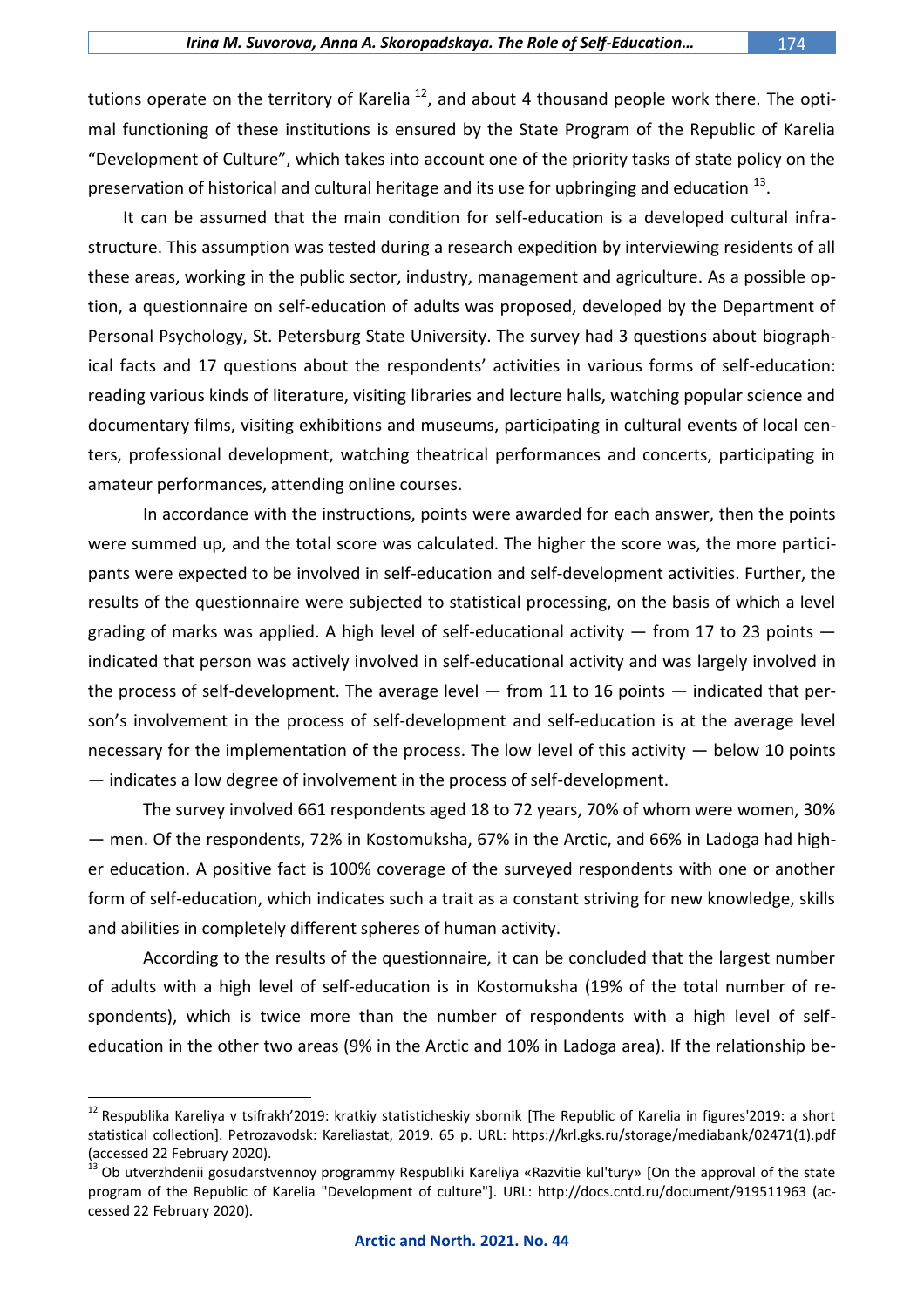tween the level of formal education and self-education is identified, the data indicate that the vast majority of respondents with a high level of self-education have higher education. It can be concluded that people with a higher level of higher education have a greater motivation for selfeducation and self-development. The study showed that the vast majority of respondents in Kostomuksha had a higher education, that is, the general level of formal education was quite high (72%).

In comparison with other districts, the number of respondents with an average level of self-education prevails in Kostomuksha (52% of the total number). In Ladoga, the number of respondents with an average level of self-education is about half (49%), most of them have higher education (84%). In the Karelian Arctic and Ladoga area, the same indicator of respondents (40%) with a low level of self-education was revealed, and the number of people with higher education there does not exceed 36%.

## *Discussion and conclusions*

The results of the survey show that the highest level of self-education and formal education is observed among the residents of Kostomuksha urban district. Linking the socio-cultural factors of this area with the results of the study, we can conclude that

- the place of birth does not determine the preservation of human capital in the territory and is not a determining factor in the demographic situation (the lowest birth rate in Karelia refers to Kostomuksha urban district, where, unlike other regions, a demographic increase in the labor force was recorded);
- the highest level of wages in Karelia provides Kostomuksha residents with sufficient opportunities for self-education through participation in domestic and international programmes, courses and projects;
- proximity to the border provides Kostomuksha residents with a high level of international mobility, which also expands the possibilities for self-education;
- cultural and historical factors are not decisive factors in motivating residents to selfeducation in the studied territories.

Thus, the main factor determining the high level of inhabitants' self-education in the studied regions of Karelia is a combination of economic and geographic indicators that allow Karelians to fulfill their spiritual and material needs at a high level and maintain the growth of human capital.

The main directions of research in future are related to the possibility of expanding the research activities of scientists of the supporting university through expeditionary activities throughout the territory of the Republic of Karelia.